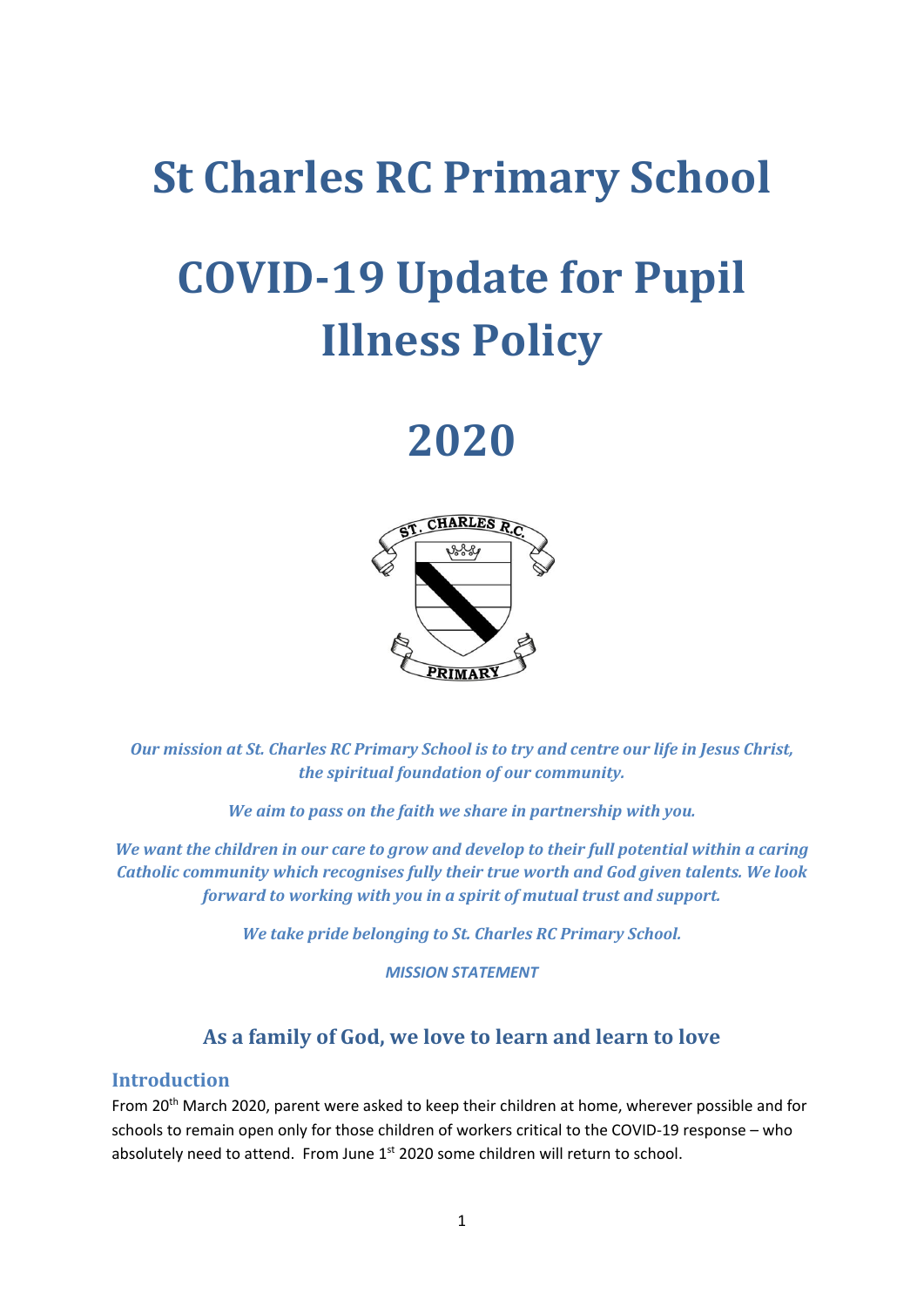## **Key contacts**

| Role              | Name                   | Contact number | Email                                |
|-------------------|------------------------|----------------|--------------------------------------|
| Designated        | Clare Campbell         | 0161 794 4536  | clare.campbell@salford.gov.uk        |
| safeguarding lead | Headteacher            |                |                                      |
| Deputy            | Nicola Drake           | 0161 794 4536  | nicola.drake@salford.gov.uk          |
| safeguarding lead | <b>Assistant Head</b>  |                |                                      |
| Deputy            | Clare Brown            | 0161 794 4536  | clare.brown@salford.gov.uk           |
| safeguarding lead | Deputy Head            |                |                                      |
| Chair of          | Stuart O'Brien         | 0161 794 4536  | stuart.obrien2@ntlworld.com          |
| governors         |                        |                |                                      |
| <b>LADO</b>       | <b>Roisin Rafferty</b> | 0161 603 4350  | roisin.rafferty@salford.gov.uk       |
| The Bridge        | <b>Salford Council</b> | 0161 603 3500  | https://www.salford.gov.uk/children- |
|                   |                        | 8.30-4.30pm    | and-families/safeguarding-           |
|                   |                        | 0161 794 8888  | children/worried-about-a-child/      |
|                   |                        | Emergency duty |                                      |
|                   |                        | team           |                                      |

## **Context**

From  $1<sup>st</sup>$  June schools are being asked to reopen in a phased response. There are multiple pieces of government guidance that recognise that younger children struggle to socially distance however they also recognise the need for schools to reopen in a manner that reduces transmission and considers the health and safety implications for all. As a response we are making the following additions to our Pupil Illness Policy.

## **Absence reporting procedure**

We have added a Stop the Spread flow chart to support parents in ensuring they follow correct COVID-19 procedures. See Appendix 1

## **Decisions regarding attendance or absence**

We ask the parents to rethink their decision making about whether a child should attend school. **Our key and most important rule is that you must absolutely NOT send your child to school if they or any member of your household is unwell, no matter how mild the symptoms.** Children sent to school risk us having to close a bubble and sending all the children and staff home in that bubble, leading to a return to home learning. This is our first line of defence and will be strictly adhered to. Any child presenting as unwell will be taken to our medical room to be well cared for without delay where they will await the immediate arrival of a parent/carer.

For your information, recognised COVID-19 symptoms are:

- A high temperature
- A new, continuous cough, this means coughing a lot, for more than an hour or 3 more coughing episodes in 24 hours
- Loss of, or change in, your normal sense of smell and taste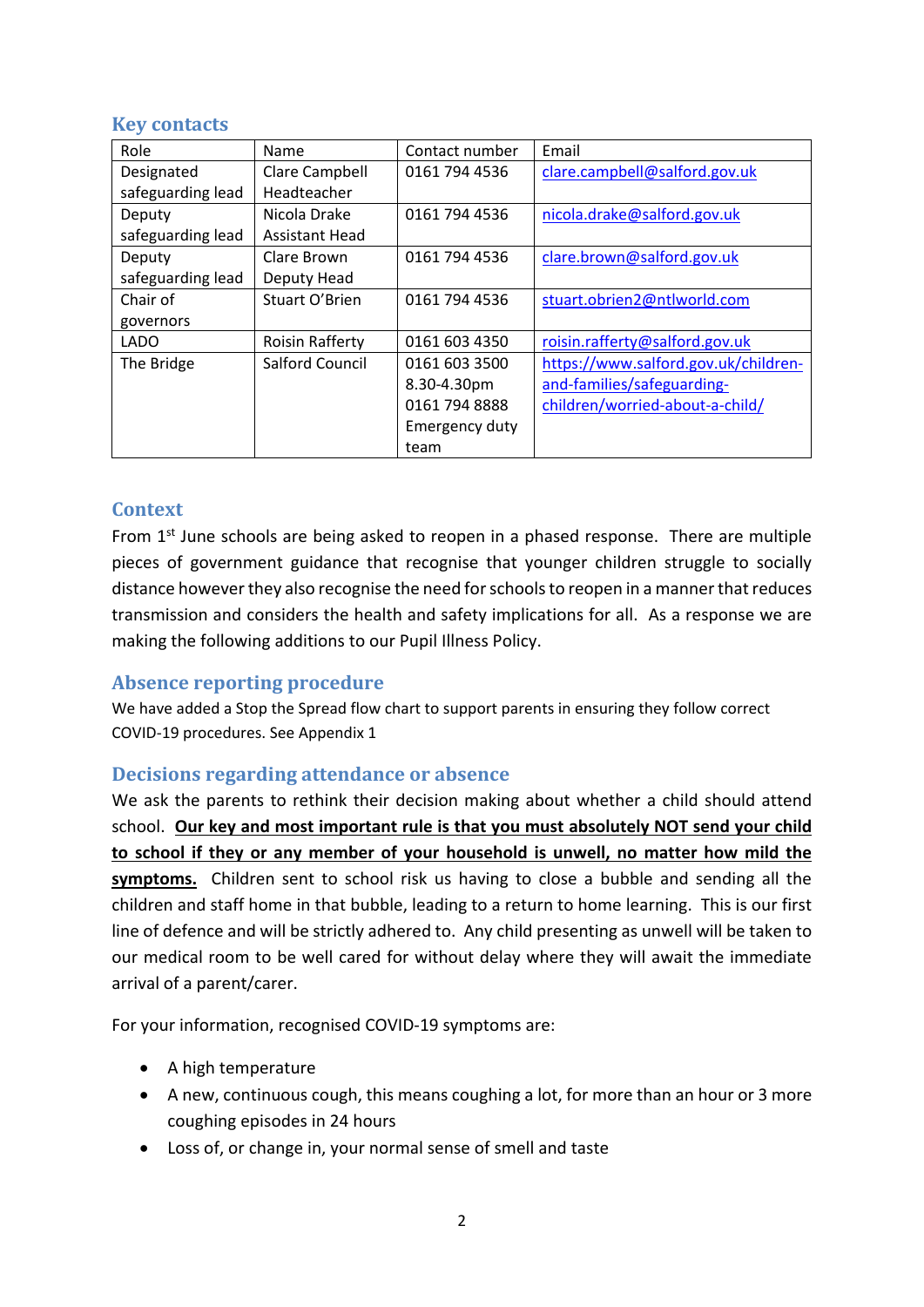## **Collecting a sick child**

We ask that parents support our decision that if we believe a child is displaying symptoms they are collected as quickly as possible.

### **Equal Opportunities**

St Charles RC Primary School has universal ambitions for every child, whatever their background or circumstances. Children learn and thrive when they are healthy, safe and engaged. In order to engage all children, cultural diversity, home languages, gender and religious beliefs are all celebrated.

Our curriculum includes a wide range of texts and other resources which represent the diversity and backgrounds of all our children. We believe in 'valuing what the child brings to school' and recognise the importance of supporting a child's first language, not only to foster self-esteem, but to assist in the learning of English.